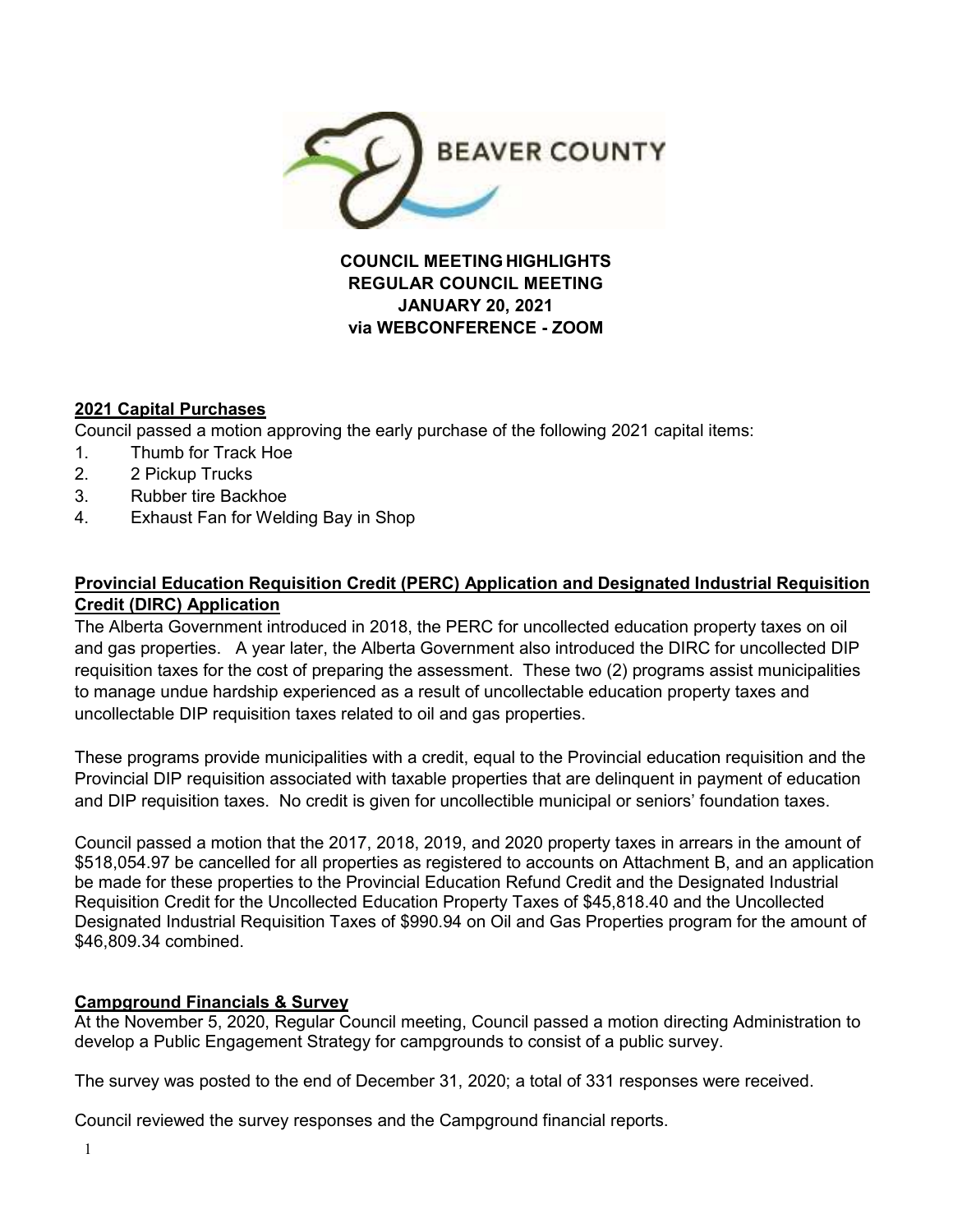Council passed a motion that Council accept the survey and financial report for information and further that operations of the Campgrounds continue as per status quo for 2021.

## **2021 Battle River School Division School Elections**

Battle River School Division (BRSD) has requested that Beaver County conduct the school board election throughout the County, including within the towns and villages. The towns and villages have agreed to partner with the County to conduct the election within their jurisdictions.

If the County conducts the school board election for BRSD, the vote will be held in conjunction with the voting stations already designated for the municipal election. If no municipal election is required in a division, a voting station will still be established for the school election.

Based on an estimate of election costs at this time, BRSD's share will be \$1000 per voting station (total of \$8000). If a municipal Councillor is acclaimed, the fee will be \$1000 or the actual cost, whichever is greater.

Council passed a motion authorizing administration to execute an agreement between Beaver County and the Battle River School Division for election services for the 2021 school board election.

## **Bylaw 21-1100 – Election Nomination Deposit**

Bylaw 685 was passed in 1992 to provide for an election nomination deposit. The Bylaw also provided for the methods by which nomination deposits would be accepted (cash, certified cheque, cash order, money order), and the conditions under which deposits would be returned to candidates.

The Local Authorities Election Act legislates the methods by which nomination deposits are accepted (cash, certified cheque, money order) and the conditions under which deposits are returned to candidates. Recently, the Minister of Municipal Affairs amended the Act to expand payment options (debit or credit card) for the 2021 election. Administration recommended that Bylaw 685 be repealed entirely and replaced with a Bylaw 21-1100 that deals only with the amount of the nomination deposit

Council passed three readings of Bylaw 21-1100.

## **Funding Request from Bathgate Water Cooperative**

Council approved the disbursement of \$50,000 from the Clean Harbors' grant (in reserve) to the Friends of Ryley School Society for a playground at Ryley School. The grant is a collaborative funding project between Clean Harbors, Beaver County and the Bathgate Coop.

#### **Action Item List Clean Up**

There are a number of items on the Action List that have been substantially completed, are stale dated, or have become redundant by subsequent Council decisions.

Council passed a motion to delete the items from the Updated Action Item List as recommended by administration.

#### **Future Water Supply**

Council discussed the recent decision of the Provincial government to revoke a coal policy from 1976 that blocked development on some parts of the eastern slopes of the Rockies and tightly restricted it elsewhere and the impacts on future water supplies. Council specifically discussed the impact this may